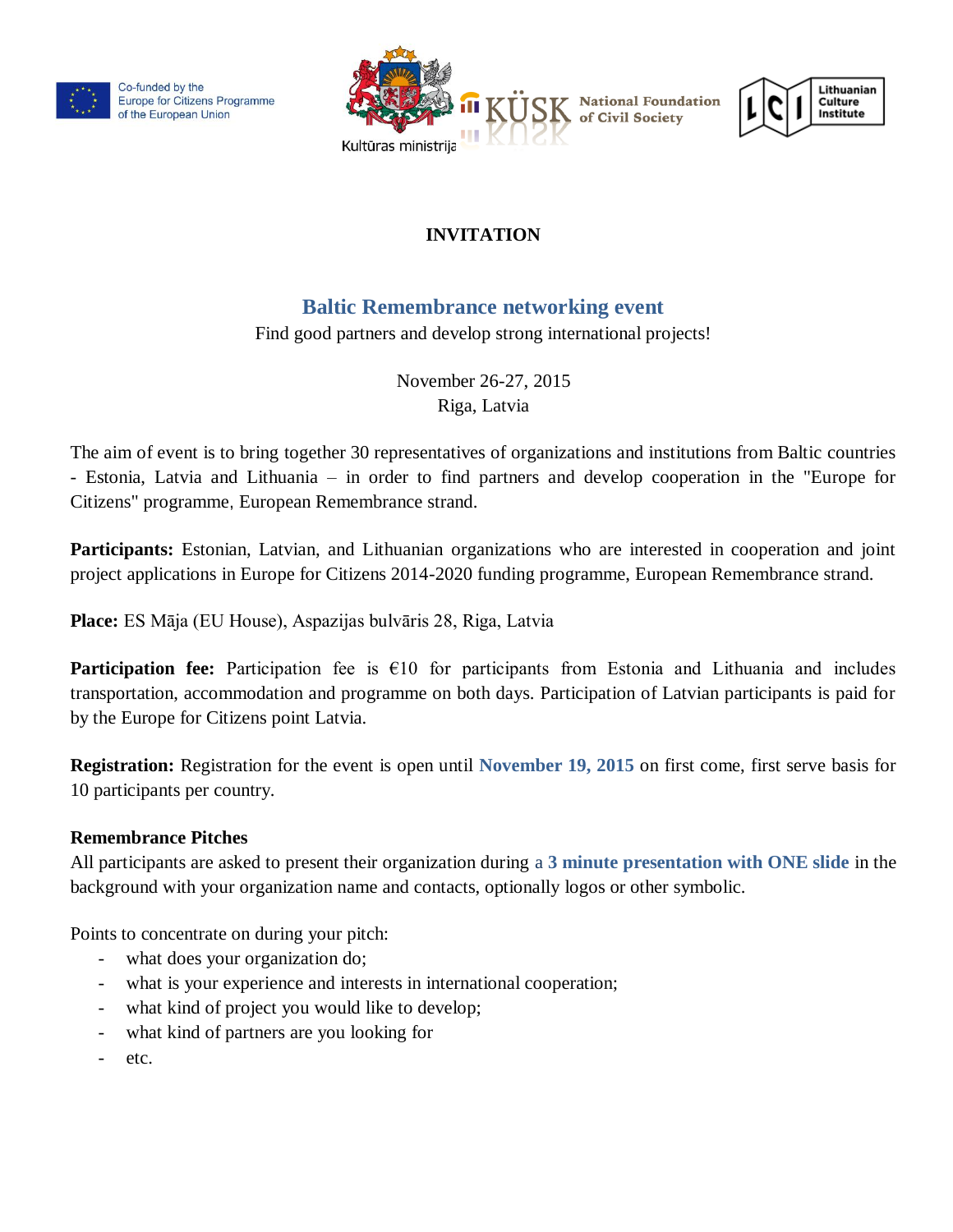







**See an example of a presentation slide below:**



Europe for Citizens Point Estonia

Co-funded by the

of the European Union

**Europe for Citizens Programme** 

In order to ensure yourself a spot, send **an email with you slide for your Remembrance Pitch** to [kadri@kysk.ee.](mailto:kadri@kysk.ee)

You will receive an invoice after the registration. **Your registration is confirmed after payment of the participation fee\*.**

\**Latvian participants will be reimbursed after the seminar.*

## **Come and join the first Baltic Remembrance event - networking is guaranteed!**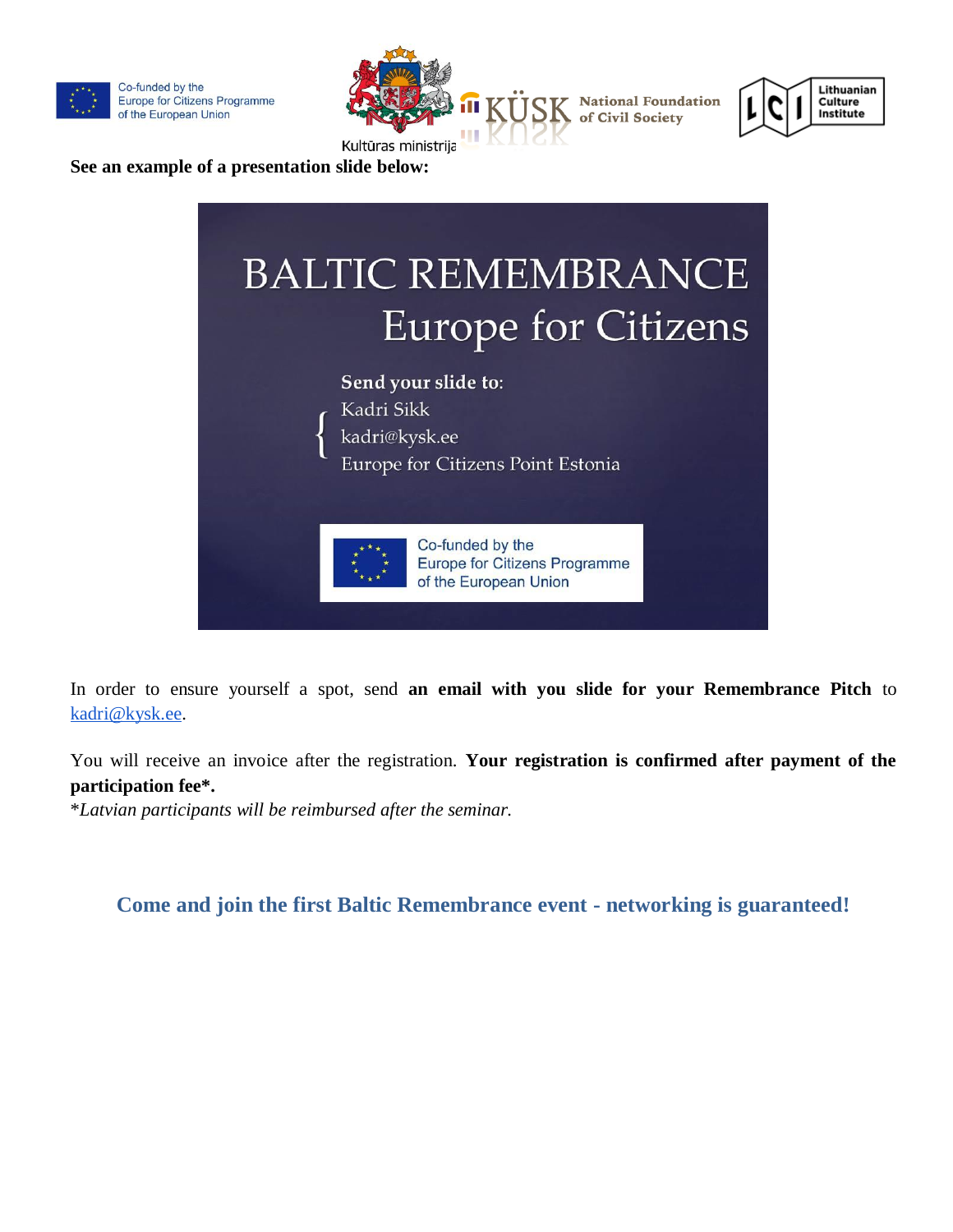





#### **PROGRAMME**

\*May be subject to change

#### **November 26**

| 18.00 - 19.00   | Arrival in Riga                                              |
|-----------------|--------------------------------------------------------------|
| $19.00 - 22.00$ | Dinner and networking at LIDO VĒRMANĪTIS, Elizabetes iela 65 |
| 22.00           | Accommodation at Opera Hotel & Spa, Raina blvd. 33           |

#### **November 27**

| $10.00 - 11.00$ | Visit to the Museum of the Occupation of Latvia                                                           |
|-----------------|-----------------------------------------------------------------------------------------------------------|
|                 | <b>Prof. em. Dr. Valters Nollendorfs</b> will tell about the museum, its activities and ideas for the new |
|                 | exposition in the planned Building for the Future. The following discussion focuses on the                |
|                 | museum's past and present international cooperation and plans for future development.                     |
| $11.00 - 11.30$ | Walk to event venue ES Māja, Aspazijas bulvāris 28                                                        |
| $11.30 - 13.00$ | <b>Remembrance Session:</b> what can organizations gain from international cooperation in                 |
|                 | remembrance projects?                                                                                     |
|                 | Speakers: Patrick Rang (Estonia), Dr. Gunārs Nāgels (Latvia), Dear speaker from Lithuania,                |
|                 | moderated by Sima Vaškelytė (Europe for Citizens Contact Point, Lithuania)                                |
| $13.00 - 13.30$ | <b>Remembrance Workshop:</b> how to register your organization and submit an application in               |
|                 | Europe for Citizens programme, Remembrance strand                                                         |
|                 | Presenter: Kadri Sikk, Europe for Citizens Coordinator (Estonia)                                          |
| $13.30 - 14.00$ | Lunch                                                                                                     |
| $14.00 - 16.00$ | <b>Remembrance Pitches:</b> presentations of organizations                                                |
| $16.00 - 17.00$ | <b>Open Space Networking</b>                                                                              |
| 17.00           | Departure from Riga                                                                                       |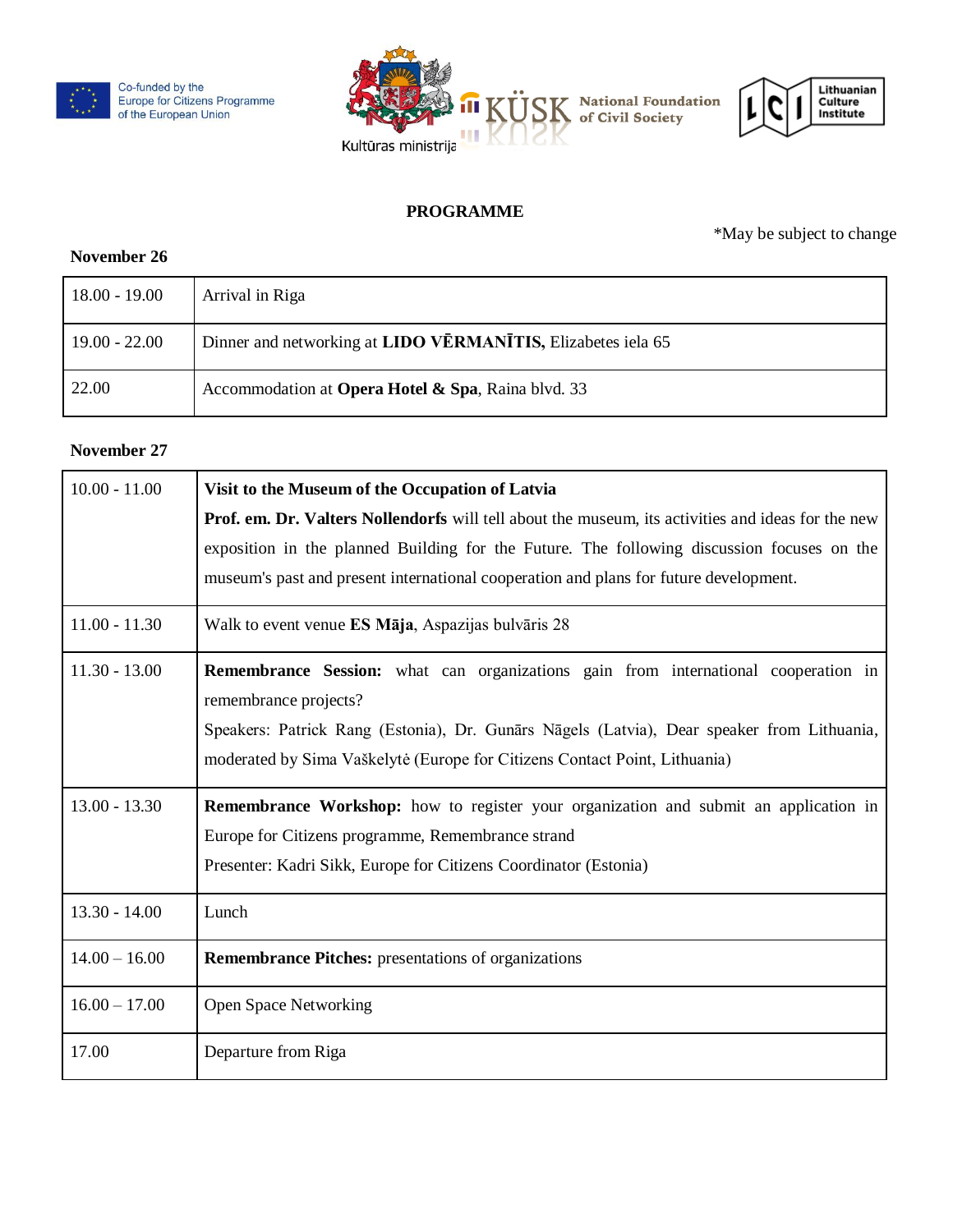

Co-funded by the Europe for Citizens Programme of the European Union





## **SPEAKERS**



## **PATRICK RANG, ESTONIA, Consultant at the Estonian War Museum**

Patrick has been involved in project consultancy over 15 years. In recent years he has mainly focused on projects aimed at preserving or promoting Estonian historic past. In addition, he is a hobby historian and genealogist and has assisted several researchers in carrying out their research.

Patrick joined the Estonian War Museum for Europe for Citizens project "Preserving memories about and of the victims of Soviet and Nazi crimes imprisoned in Patarei Merekindlus", helping out with putting the project together. The project has partners from Estonia, Finland, and Denmark, lasts from September 1, 2014 until February 29, 2016, and was granted 77 750€ in the 2014 European Remembrance application round.

Read more about the project in the "Good Practice for Good Citizenship brochure with tips from Patrick on international cooperation [here!](http://www.kysk.ee/failid/Upload/files/ECP/ECP_Brochure2015.pdf)



# **DR. GUNĀRS NĀGELS, LATVIA, Director of the Museum of the**  Occupation of Latvia and editor of the newspaper "Latvietis" ("Latvian")

With higher degrees in mathematics and linguistics, and experience in IT project management and control in Europe and the Middle East, his main focus has been on communication, whether between teachers and students, business entities and IT departments, or media and the general public.

He views a museum primarily as a means to communicate information. The museum collection and the work of the museum's historians form the basis from which to disseminate information through various communication channels, such as the permanent exhibition, temporary exhibitions, publications, seminars and the website.